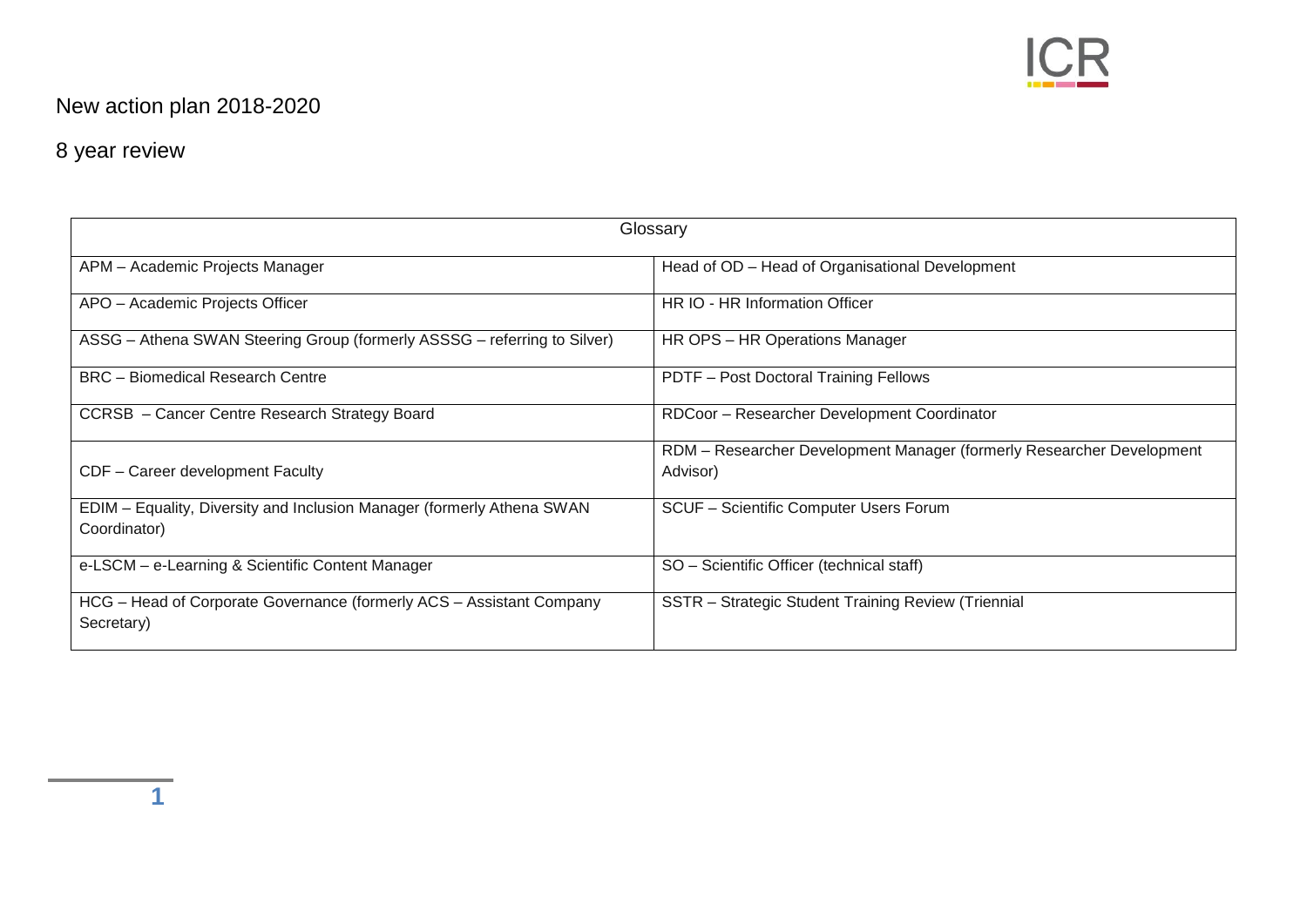

| 2018-2020 ICR Action plan - New actions arising from our 8yr review |                                                                                                                                                                                                                                                                            |                                       |                                                                                                                                                                                                                                                                                                                                                    |                                                      |
|---------------------------------------------------------------------|----------------------------------------------------------------------------------------------------------------------------------------------------------------------------------------------------------------------------------------------------------------------------|---------------------------------------|----------------------------------------------------------------------------------------------------------------------------------------------------------------------------------------------------------------------------------------------------------------------------------------------------------------------------------------------------|------------------------------------------------------|
|                                                                     | <b>Action</b>                                                                                                                                                                                                                                                              | Owner(s)                              | <b>Success Measure</b>                                                                                                                                                                                                                                                                                                                             | Update<br>(to be completed at next re-accreditation) |
|                                                                     | Using data to inform priorities and measure impact<br>1)                                                                                                                                                                                                                   |                                       |                                                                                                                                                                                                                                                                                                                                                    |                                                      |
| 1a                                                                  | i) Annual spot check survey on key areas to be<br>conducted and reported to CEO via the<br>Corporate Leadership Board.<br>ii) Triennial ICR-wide attitude survey and results<br>to continue being separated by job type,<br>gender and ethnicity.<br>Concordat principle 7 | Head of OD                            | i) An annual short survey to be run around three<br>key areas:<br>Mental Health & Wellbeing<br>$\bullet$<br>Career Development<br>Reporting Bullying and Harassment<br>To be run by Dec19, reported to CEO via<br>Corporate Leadership Board.<br>ii) Triennial ICR-wide survey to be run by Sep2021 to<br>continue monitoring trends and progress. |                                                      |
| 1 <sub>b</sub>                                                      | Improved recruitment data.                                                                                                                                                                                                                                                 | <b>HR Director</b>                    | i) Importance of uploading shortlisting information                                                                                                                                                                                                                                                                                                |                                                      |
|                                                                     | Concordat principles 1, 6                                                                                                                                                                                                                                                  | HR <sub>IO</sub><br>Action plan: ASSG | to e-recruitment to be included in recruitment-<br>related training courses by Dec19. Intranet article<br>to be done by May19 ahead of recruitments for<br>the new academic year.                                                                                                                                                                  |                                                      |
|                                                                     |                                                                                                                                                                                                                                                                            |                                       | ii) Continue to aim for an increase in use of this<br>document, but rephrasing the target measure to<br>the following, in order to align with our Annual<br><b>Equality Report objectives:</b>                                                                                                                                                     |                                                      |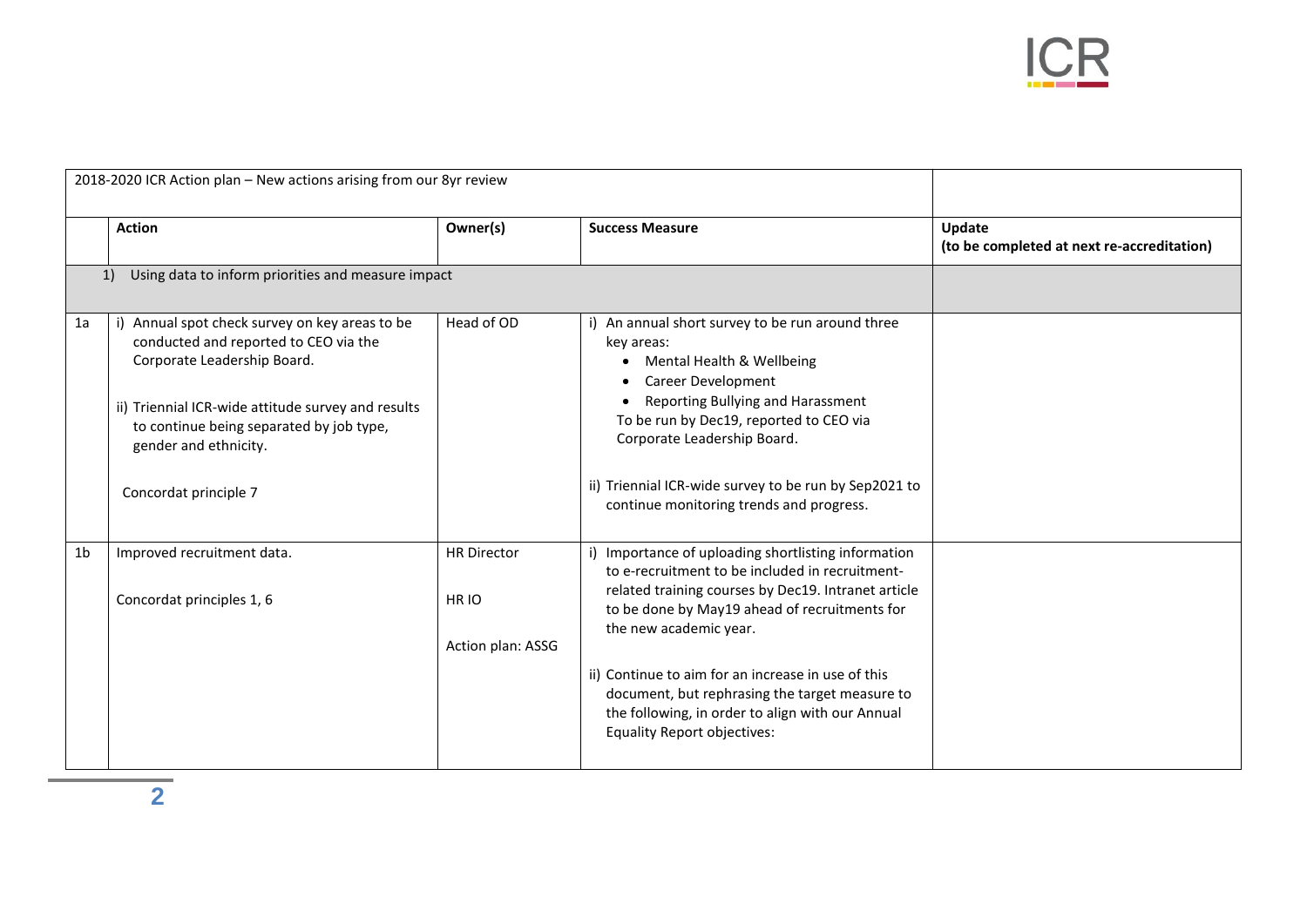

| 2018-2020 ICR Action plan - New actions arising from our 8yr review |                                                                                                                                                                                                                                |                                                        |                                                                                                                                                                                                                                                                                                                                                                                                                                                                                                                                                                                                                                                                                                                                                                                                                                                                                                                                                                                                                                 |                                                      |
|---------------------------------------------------------------------|--------------------------------------------------------------------------------------------------------------------------------------------------------------------------------------------------------------------------------|--------------------------------------------------------|---------------------------------------------------------------------------------------------------------------------------------------------------------------------------------------------------------------------------------------------------------------------------------------------------------------------------------------------------------------------------------------------------------------------------------------------------------------------------------------------------------------------------------------------------------------------------------------------------------------------------------------------------------------------------------------------------------------------------------------------------------------------------------------------------------------------------------------------------------------------------------------------------------------------------------------------------------------------------------------------------------------------------------|------------------------------------------------------|
|                                                                     | <b>Action</b>                                                                                                                                                                                                                  | Owner(s)                                               | <b>Success Measure</b>                                                                                                                                                                                                                                                                                                                                                                                                                                                                                                                                                                                                                                                                                                                                                                                                                                                                                                                                                                                                          | Update<br>(to be completed at next re-accreditation) |
|                                                                     |                                                                                                                                                                                                                                |                                                        | To reduce the number of job applicants<br>shown as 'No Decision' to 5% Dec19.                                                                                                                                                                                                                                                                                                                                                                                                                                                                                                                                                                                                                                                                                                                                                                                                                                                                                                                                                   |                                                      |
| 1 <sub>c</sub>                                                      | Establish the career destinations of former<br>researchers (postdocs, students, technical staff)<br>& measure the impact of ICR-provided<br>training/careers support on the careers of<br>leavers<br>Concordat principles 3, 4 | APO, APM<br>RDM, RDCoor<br>Action plan: HR<br>Strategy | i) Student alumni destination project to track<br>destinations of 82% of alumni and questions to be<br>incorporated into alumni surveys to assess the<br>impact of support received. Aiming for 50%<br>survey response rate and results reported to<br>Research Degrees Committee. Both actions by<br>Dec19.<br>ii) Postdoc alumni destinations project to reach<br>>75% of manually tracked alumni by Dec19.<br>Survey to assess impact of support received to be<br>sent by Dec18 aiming for 50% survey response<br>rate. Report on career destinations biennially at<br>the postdoc careers conference (due Jan19).<br>iii) SO alumni destinations project to reach 60% of<br>manually tracked alumni by Dec19. Findings to be<br>presented to the SOA and at the SO Technical<br>Conference every other year (due Oct19).<br>iv) Continue to promote the dedicated LinkedIN<br>groups for Students, Postdocs and SOs at internal<br>conferences and careers events/training to aim<br>for:<br>- 130 members (student group) |                                                      |
|                                                                     |                                                                                                                                                                                                                                |                                                        | - 210 members (postdoc group)                                                                                                                                                                                                                                                                                                                                                                                                                                                                                                                                                                                                                                                                                                                                                                                                                                                                                                                                                                                                   |                                                      |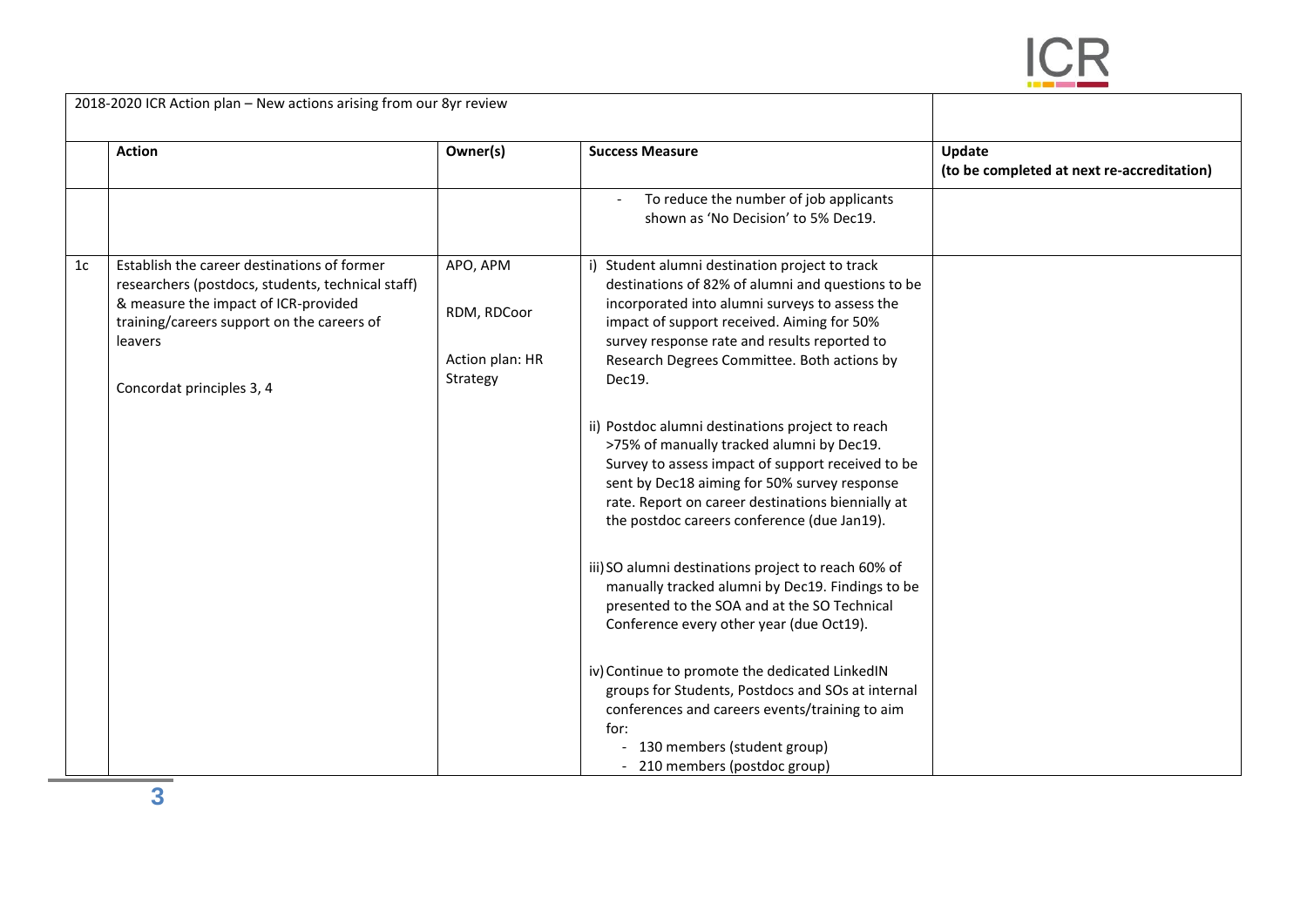

| 2018-2020 ICR Action plan - New actions arising from our 8yr review |                                                                                                                                                                                                                                                                                                                                                                   |                                                |                                                                                                                                                                                                                                                                                                                                                                                                                                                                                                                                                                                                                                                                                                                                                                              |                                                      |
|---------------------------------------------------------------------|-------------------------------------------------------------------------------------------------------------------------------------------------------------------------------------------------------------------------------------------------------------------------------------------------------------------------------------------------------------------|------------------------------------------------|------------------------------------------------------------------------------------------------------------------------------------------------------------------------------------------------------------------------------------------------------------------------------------------------------------------------------------------------------------------------------------------------------------------------------------------------------------------------------------------------------------------------------------------------------------------------------------------------------------------------------------------------------------------------------------------------------------------------------------------------------------------------------|------------------------------------------------------|
|                                                                     | <b>Action</b>                                                                                                                                                                                                                                                                                                                                                     | Owner(s)                                       | <b>Success Measure</b>                                                                                                                                                                                                                                                                                                                                                                                                                                                                                                                                                                                                                                                                                                                                                       | Update<br>(to be completed at next re-accreditation) |
|                                                                     |                                                                                                                                                                                                                                                                                                                                                                   |                                                | - 100 members (SO group)<br>By Dec19.                                                                                                                                                                                                                                                                                                                                                                                                                                                                                                                                                                                                                                                                                                                                        |                                                      |
|                                                                     | 2) Leadership and management development                                                                                                                                                                                                                                                                                                                          |                                                |                                                                                                                                                                                                                                                                                                                                                                                                                                                                                                                                                                                                                                                                                                                                                                              |                                                      |
| 2a                                                                  | Mandatory equality and recruitment training:<br>i) Increase attendance of current staff on<br>Equality Excellence training through improved<br>monitoring at probation review point.<br>ii) New recruitment training developed and<br>offered to all panel chairs<br>iii) New online refresher on Equality mandatory<br>to all staff<br>Concordat principles 1, 6 | Head of OD<br><b>EDIM</b><br>Action plan: ASSG | 76% current staff have attended Equality training<br>to date with the aim of increasing this to our<br>original target of 80% by December 2020. This will<br>be done by enforcing completion at probation.<br>ii) Recruitment training has been delivered to 49%<br>current interview panel chairs. We aim to achieve<br>80% completion by December 2019 by increasing<br>awareness of this requirement through ICR-wide<br>communications and by a project that aims to<br>review the current support given to team leaders<br>in order to improve support/training for this<br>group. We now have a dedicated single point of<br>recruitment for Faculty recruitment. EDIM and<br>Head of OD to meet with them by March 2019 to<br>agree actions and embed best practices. |                                                      |
|                                                                     |                                                                                                                                                                                                                                                                                                                                                                   |                                                | iii) Introduction of an annual mandatory online<br>refresher for all staff from Jan19 on equality-<br>related topics, starting with Preventing Bullying<br>and Harassment.                                                                                                                                                                                                                                                                                                                                                                                                                                                                                                                                                                                                   |                                                      |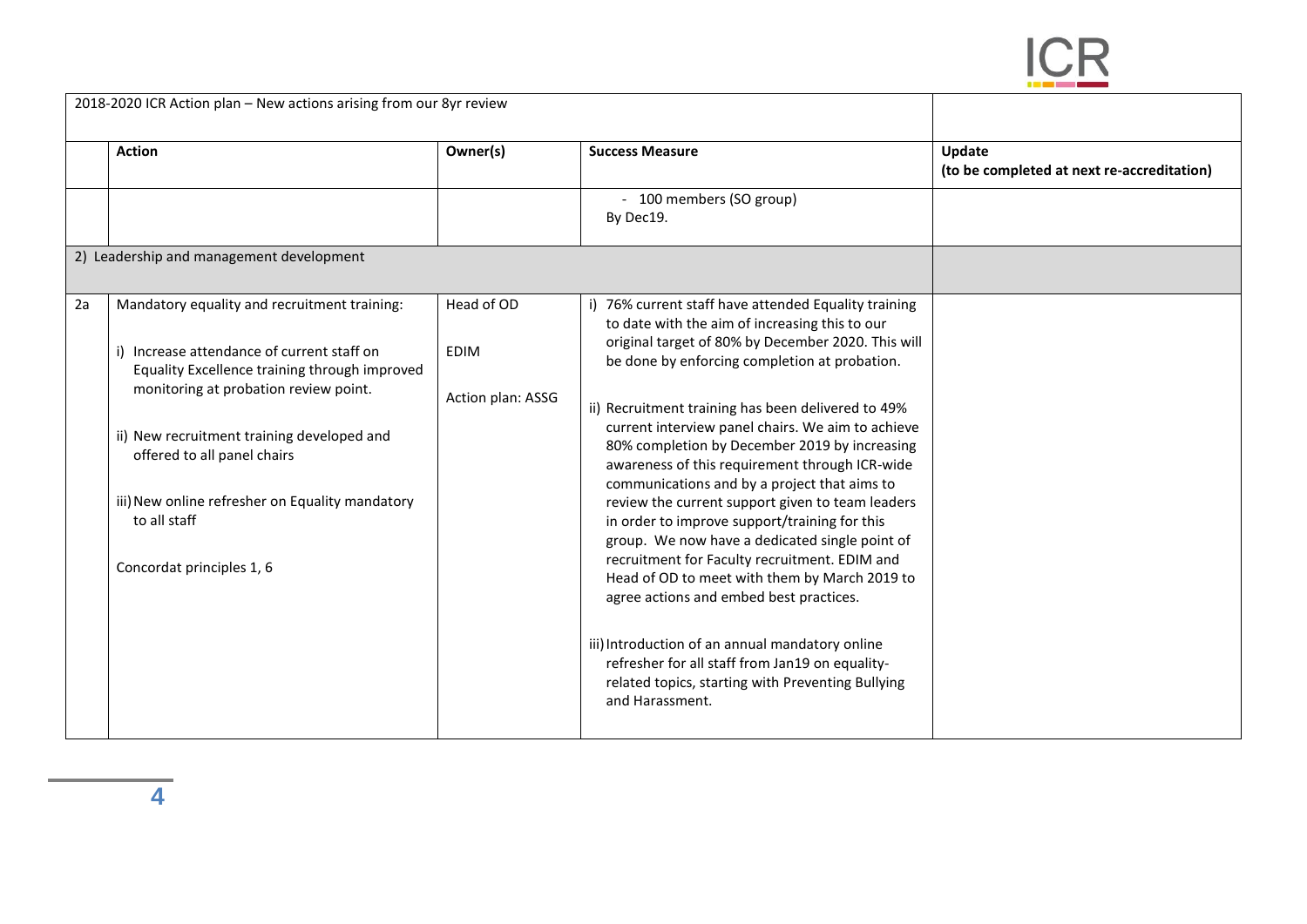

|                | 2018-2020 ICR Action plan – New actions arising from our 8yr review                                                                                     |                                                                 |                                                                                                                                                                                                                 |                                                      |
|----------------|---------------------------------------------------------------------------------------------------------------------------------------------------------|-----------------------------------------------------------------|-----------------------------------------------------------------------------------------------------------------------------------------------------------------------------------------------------------------|------------------------------------------------------|
|                | <b>Action</b>                                                                                                                                           | Owner(s)                                                        | <b>Success Measure</b>                                                                                                                                                                                          | Update<br>(to be completed at next re-accreditation) |
| 2 <sub>b</sub> | Developing leadership support in Postdocs:<br>i) Biennial running of Pathway to Independence<br>- continuous improvement through feedback               | RDM, Academic<br>Dean, Head of<br>Organisational<br>Development | i) Run Pathway to Independence and Dean's Award<br>by Nov19 with at least 85% of participants being<br>highly satisfied.                                                                                        |                                                      |
|                | ii) Measure impact of Pathway to Independence<br>programme on career development of<br>postdocs                                                         | Action plan: ASSG                                               | ii) Track 60% of participants' destinations manually<br>by Dec19. Survey the impact of the programme by<br>Nov20.                                                                                               |                                                      |
|                | iii) Offer six places for Leadership in action in<br>collaboration with a partner institution                                                           |                                                                 | iii) Continue running Leadership in Action in<br>collaboration with UCL and other London partners<br>maintaining at least 80% satisfaction from<br>postdoc and student participants.                            |                                                      |
|                | iv) Analyse the results of the postdoc mentoring<br>survey, identify common themes and put in<br>place appropriate support based on identified<br>needs |                                                                 | iv) All survey respondents being given appropriate<br>support and 100% to consider the support<br>received as 'Good and Fitting' to their identified<br>needs.                                                  |                                                      |
|                | Concordat principle 1, 2, 3 4, 5                                                                                                                        |                                                                 |                                                                                                                                                                                                                 |                                                      |
| 2c             | Leadership support offered to CDF<br>i) Mentoring support                                                                                               | Head of OD, CDF<br>network, Director<br>of Academic<br>Services | i) Continue to offer a mentor to all CDF. Ensure<br>mentors are from outside the mentee's own<br>management chain.                                                                                              |                                                      |
|                | ii) We have allocated significant funding for a<br>new management development programme                                                                 | Action plan: ASSG                                               | ii) Continue to monitor Attitude Survey results for<br>Faculty on personal support received "I am given<br>good training to perform in my current job" - aim<br>to increase positive responses from 54% in 2018 |                                                      |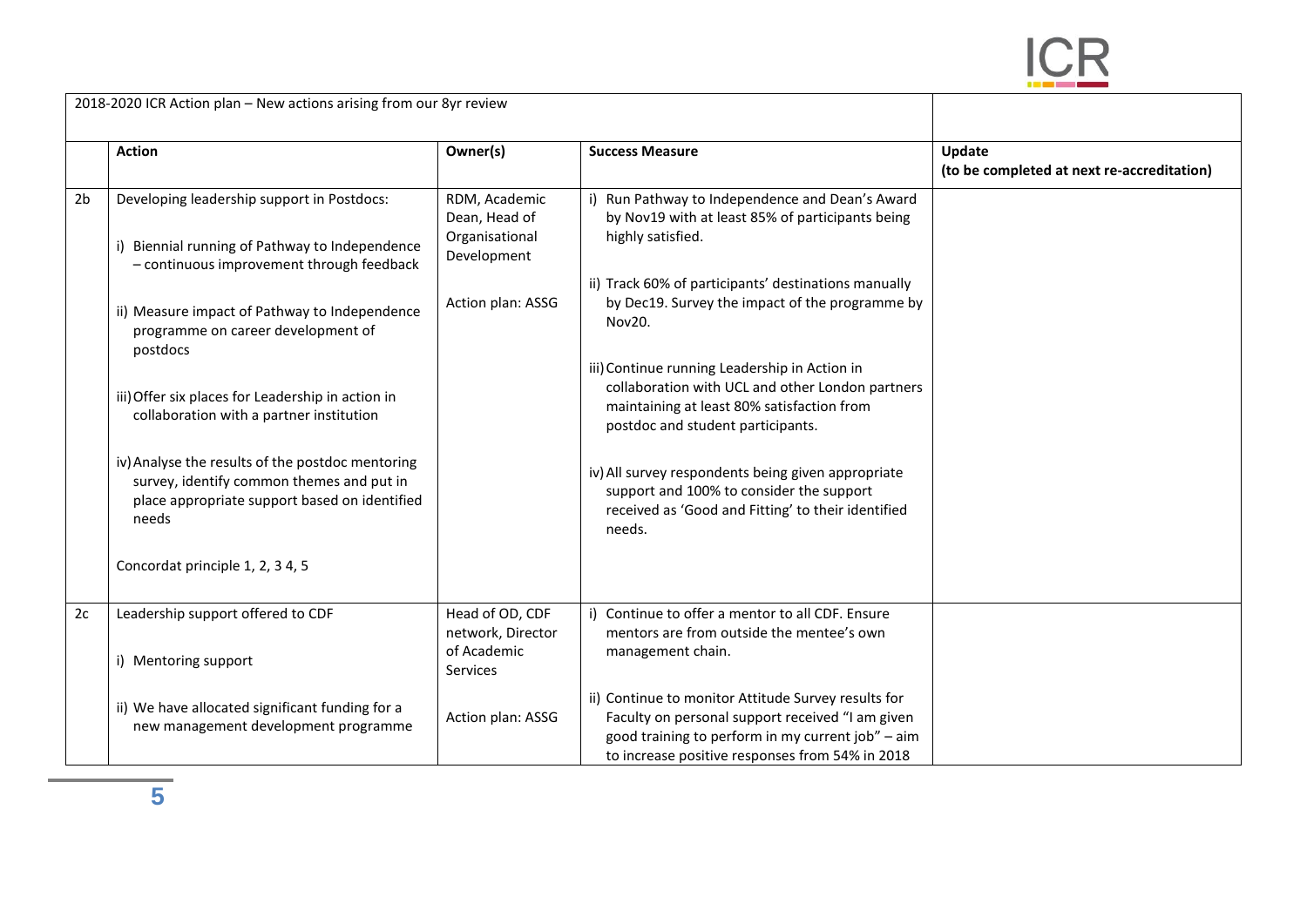

| 2018-2020 ICR Action plan - New actions arising from our 8yr review |                                                                                                                                                                                                                                                                                |                                        |                                                                                                                                                       |                                                      |
|---------------------------------------------------------------------|--------------------------------------------------------------------------------------------------------------------------------------------------------------------------------------------------------------------------------------------------------------------------------|----------------------------------------|-------------------------------------------------------------------------------------------------------------------------------------------------------|------------------------------------------------------|
|                                                                     | <b>Action</b>                                                                                                                                                                                                                                                                  | Owner(s)                               | <b>Success Measure</b>                                                                                                                                | Update<br>(to be completed at next re-accreditation) |
|                                                                     | for Faculty (including CDF)                                                                                                                                                                                                                                                    |                                        | to 70% by 2021.                                                                                                                                       |                                                      |
|                                                                     | iii) Continue portfolio of support provided to CDF<br>including sessions (e.g. 'Communicating with<br>Impact') and bite-sized masterclasses on key<br>skills (e.g. Managing Conflict) to build<br>engagement of the group and involving senior<br>faculty in delivering these. |                                        | iii) Continue to monitor progression of CDF to<br>tenured faculty - aim to achieve 80% success for<br>those reviews due in 2019/20.                   |                                                      |
|                                                                     | Concordat Principle 1, 2, 4, 5                                                                                                                                                                                                                                                 |                                        |                                                                                                                                                       |                                                      |
| 2d                                                                  | Supporting leadership skills equally in all genders                                                                                                                                                                                                                            | RDM, EDIM, ASSG<br>Chair, HCG, Head of | Ongoing action: At least 12 places to be offered<br>on both programmes to corporate staff and                                                         |                                                      |
|                                                                     | i) Continue to run Aurora and Future Leaders<br>programmes from 2017 onwards                                                                                                                                                                                                   | OD<br>Action plan: ASSG                | researchers yearly by an annual competitive<br>application with ongoing evaluation and review.                                                        |                                                      |
|                                                                     | ii) New professional leadership programme                                                                                                                                                                                                                                      |                                        | ii) Launch new professional management<br>programme involving 15months of training by<br>Jan19. Leading to accreditation with the Institute           |                                                      |
|                                                                     | iii) Long term tracking of careers of Aurora and<br>Future Leaders programmes                                                                                                                                                                                                  |                                        | of Leadership and Management. Aim for at least<br>12 people joining the first run of this programme<br>with 75% completion rate and 80% satisfaction. |                                                      |
|                                                                     | iv) Continue to monitor senior committee gender<br>balance and take actions to give more<br>researchers experience in committee<br>participation or shadowing                                                                                                                  |                                        | iii) Continue to monitor promotions/new career<br>opportunities of attendees biennially - due by<br>Dec19                                             |                                                      |
|                                                                     |                                                                                                                                                                                                                                                                                |                                        | iv) Continue to ensure that committee places are                                                                                                      |                                                      |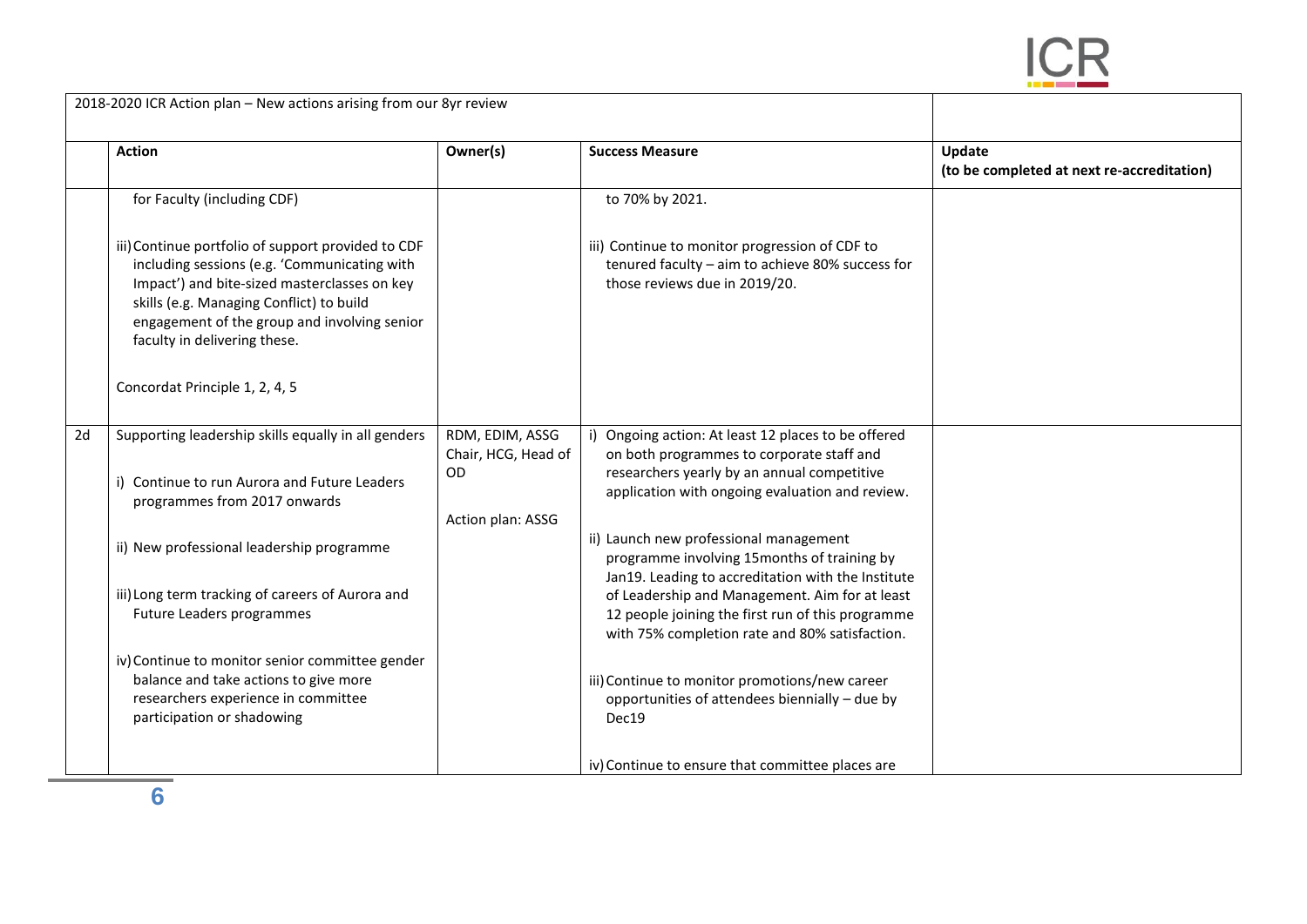

**Action Owner(s) Success Measure Update (to be completed at next re-accreditation)** Concordat Principle 1, 2, 4, 5 advertised biannually. Investigate options for shadowing key ICR committee meetings and for attendees to send deputies as a means of career development. Develop guidelines for structuring and managing meetings effectively, including chairing meetings to ensure contributions from all and to have clear role descriptions for committees. This guidance to be incorporated into existing training programmes and to clearly articulate expectations. 2e Support for New Managers Concordat principle 1, 2, 3, 4 RDM, Head of OD  $\parallel$  i) Analyse training/support available to current and new managers by Apr19 and develop a plan of action to improve managers' support by Sep19 in time for the new academic year/influx of new staff and students. ii) Responses to the Attitude Survey question "My manager supports my personal development" from 70% agree/strongly agree in 2018 to 75% agree/strongly agree in 2021. 2f Recognition of leaders within the SO group i) Continue to monitor awareness of the SO promotion criteria and mentoring scheme every other year. RDCoor i) Awareness of SO promotion mentoring scheme to be measured at the 2020 SO Technical Conference with 80% knowing about the scheme. ii) Team leaders will be asked to nominate a scientific officer who has made a valuable

contribution to team working. Will aim for at

2018-2020 ICR Action plan – New actions arising from our 8yr review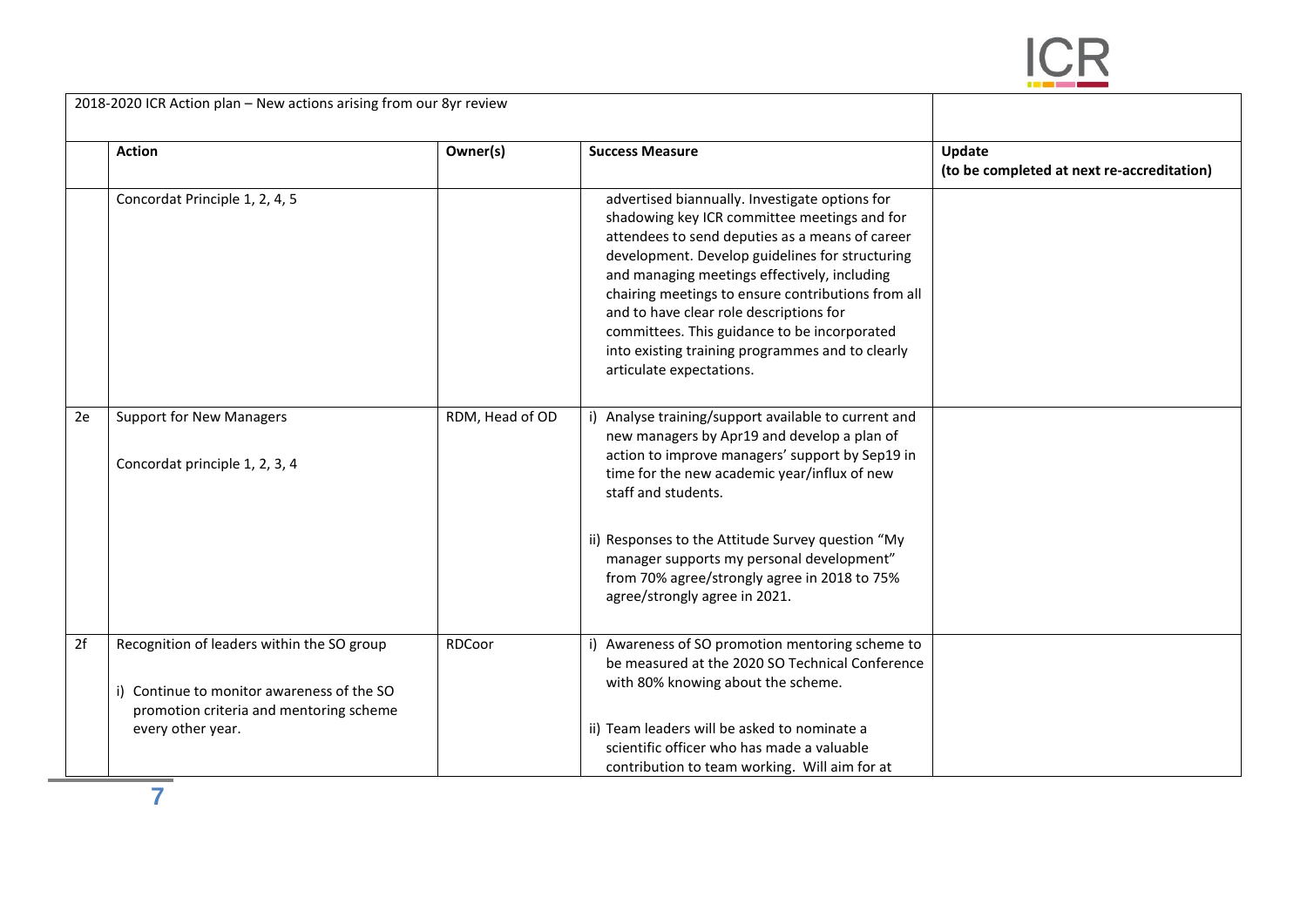

| 2018-2020 ICR Action plan - New actions arising from our 8yr review |                                                                                                                     |                  |                                                                                                                                                                                                           |                                                      |
|---------------------------------------------------------------------|---------------------------------------------------------------------------------------------------------------------|------------------|-----------------------------------------------------------------------------------------------------------------------------------------------------------------------------------------------------------|------------------------------------------------------|
|                                                                     | <b>Action</b>                                                                                                       | Owner(s)         | <b>Success Measure</b>                                                                                                                                                                                    | Update<br>(to be completed at next re-accreditation) |
|                                                                     | ii) Continue to promote the SO Teamwork and<br><b>Collaboration Award at each SO Technical</b><br>Conference        | RDCoor           | least 6 nominations per year with the winner<br>awarded by the chair of the annual ICR technical<br>conference and communicated to all staff via<br>internal newsletter                                   |                                                      |
|                                                                     | iii) Interviews to be conducted with current SOs<br>to identify what motivated them to choose<br>their career path. |                  | iii) Interviews and analysis of the results to be<br>completed, discussed and actions agreed with the<br>SOAC by Dec19.                                                                                   |                                                      |
|                                                                     | Concordat Principle 2, 5, 6                                                                                         |                  |                                                                                                                                                                                                           |                                                      |
|                                                                     | 3) Defining career paths and supporting career development                                                          |                  |                                                                                                                                                                                                           |                                                      |
| 3a                                                                  | <b>Support for Clinical Researchers:</b><br>i) Run a Pathways to Independence for Clinicians<br>following the pilot | RDM, ASSG, CCRSB | i) Clinical Pathway to Independence to be run<br>biennially following the pilot - first run by Nov18<br>with at least 24 participants and aim for 80%<br>delegates being highly satisfied with the course |                                                      |
|                                                                     | ii) Measure impact of Pathway to Independence<br>programme on career development of<br>Clinicians                   |                  | ii) Track the career destination of 50% of<br>participants of the 2016 Clinical Pathway to<br>Independence run and survey the impact of the<br>programme by Nov20.                                        |                                                      |
|                                                                     | iii) Clinical Academic Careers Training<br>programme<br>Concordat principles 3,4                                    |                  | iii) Expand the 2018 programme to include a session<br>in the new year (Jan19) on 'Managing a Dual<br>Career'. Continue to run the programme every<br>October.                                            |                                                      |
|                                                                     |                                                                                                                     |                  |                                                                                                                                                                                                           |                                                      |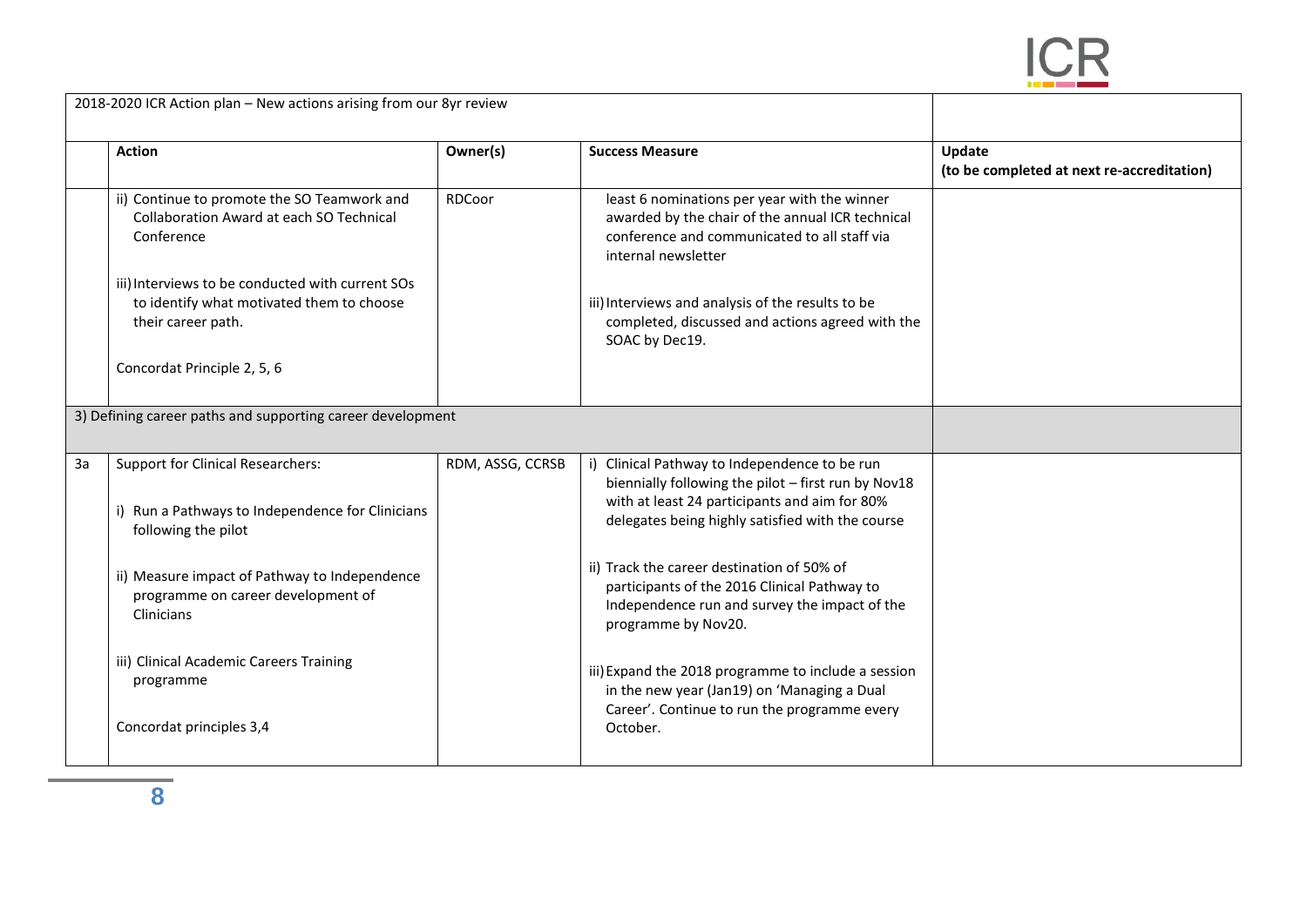

| 2018-2020 ICR Action plan - New actions arising from our 8yr review |                                                                                                                          |                                                |                                                                                                                                                                                                                                                                                                                                                                                                                     |                                                      |
|---------------------------------------------------------------------|--------------------------------------------------------------------------------------------------------------------------|------------------------------------------------|---------------------------------------------------------------------------------------------------------------------------------------------------------------------------------------------------------------------------------------------------------------------------------------------------------------------------------------------------------------------------------------------------------------------|------------------------------------------------------|
|                                                                     | <b>Action</b>                                                                                                            | Owner(s)                                       | <b>Success Measure</b>                                                                                                                                                                                                                                                                                                                                                                                              | Update<br>(to be completed at next re-accreditation) |
| 3 <sub>b</sub>                                                      | Succeeding in Industry programme                                                                                         | RDM, RDCoor                                    | Evaluate the success of the two sessions run for this<br>pilot training programme and create an action plan<br>of additional support.                                                                                                                                                                                                                                                                               |                                                      |
| 3c                                                                  | Evaluate the recently expanded<br>bioinformatics/scientific computing training<br>provision<br>Concordat principles 3, 4 | RDCoor                                         | All bioinformatics-related courses have been<br>classified into a 'Computing Training' programme.<br>Evaluate the suitability of this programme by<br>surveying all researchers on their informatics<br>training needs and whether the programme on offer<br>fulfils their needs. Survey to be completed and<br>analysed by Jan19, aiming for at least 50 responses.                                                |                                                      |
| 3d                                                                  | Postdoc code of practice to be promoted and<br>updated biennially<br>Concordat principle 2, 3, 4, 5                      | RDM, HR<br>Operations teams,<br>HR IO, faculty | i) As code of practice is included in all contract<br>packs, content and recommendations made in it<br>should be reviewed by HR biennially to ensure<br>correctness.<br>ii) Usage of Code to be promoted at the Postdoc<br>Induction (twice a year) and at relevant training<br>courses (e.g. succeeding in academia) from Jan19<br>to increase usage of this document in 121<br>discussions with their supervisors |                                                      |
| 3e                                                                  | Early training needs screening tool for students<br>Concordat principles 4, 5                                            | e-LSCM<br>Action plan: SSTR                    | i) Work with students to troubleshoot uptake. To<br>have assessed this by Jun19 in preparation for the<br>new student uptake in Oct19.                                                                                                                                                                                                                                                                              |                                                      |
|                                                                     |                                                                                                                          |                                                | ii) Promote use of the screening tool at the Student                                                                                                                                                                                                                                                                                                                                                                |                                                      |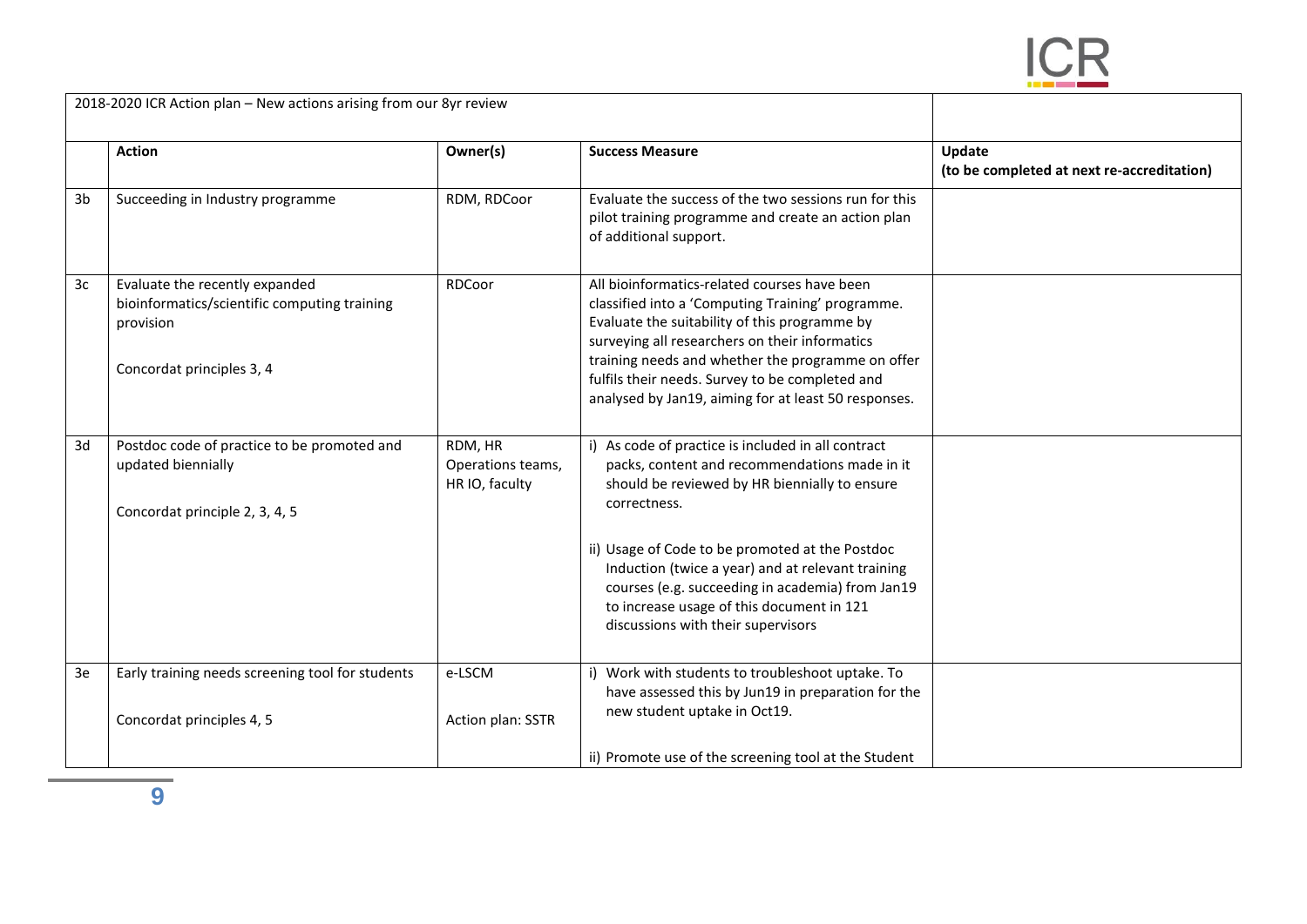

| 2018-2020 ICR Action plan - New actions arising from our 8yr review |                                                                                                                                                   |                                        |                                                                                                                                                                                                                                                                                                                                                                                                                           |                                                      |
|---------------------------------------------------------------------|---------------------------------------------------------------------------------------------------------------------------------------------------|----------------------------------------|---------------------------------------------------------------------------------------------------------------------------------------------------------------------------------------------------------------------------------------------------------------------------------------------------------------------------------------------------------------------------------------------------------------------------|------------------------------------------------------|
|                                                                     | <b>Action</b>                                                                                                                                     | Owner(s)                               | <b>Success Measure</b>                                                                                                                                                                                                                                                                                                                                                                                                    | Update<br>(to be completed at next re-accreditation) |
|                                                                     |                                                                                                                                                   |                                        | Induction aiming for 51% usage by Jun19.                                                                                                                                                                                                                                                                                                                                                                                  |                                                      |
|                                                                     | 4) Recognition and value                                                                                                                          |                                        |                                                                                                                                                                                                                                                                                                                                                                                                                           |                                                      |
| 4a                                                                  | ICR values to be celebrated and embodied<br>Concordat principle 2                                                                                 | Comms team<br>HR team                  | i) ICR members to be nominated for each of the six<br>ICR values and publicly celebrated across the<br>institution through ICR-wide communications and<br>individual prizes.<br>ii) Appraisal forms and recruitment requirements to<br>incorporate the ICR values.                                                                                                                                                        |                                                      |
| 4b                                                                  | Work to support career development and to<br>advance gender equality to be recognised<br>through re-accreditation of Athena SWAN Silver<br>award. | ASSG                                   | i) Submit the Silver application in April 2019<br>ii) Work to complete the new Silver action plan<br>2019-2023                                                                                                                                                                                                                                                                                                            |                                                      |
| 4c                                                                  | LGBT+ network progress                                                                                                                            | <b>EDIM</b><br>HR OPS<br>LGBT+ Network | i) Implement recommendations made by Stonewall<br>in feedback to the ICR's 2017 Workplace Equality<br>Index evaluation. These include family leave<br>policies and equality-related policy review,<br>incorporation of LGBT+ issues in bullying and<br>harassment refresher training and working with<br>senior champions to promote the network and<br>the ICR's aims to be an equal, open and<br>collaborative culture. |                                                      |